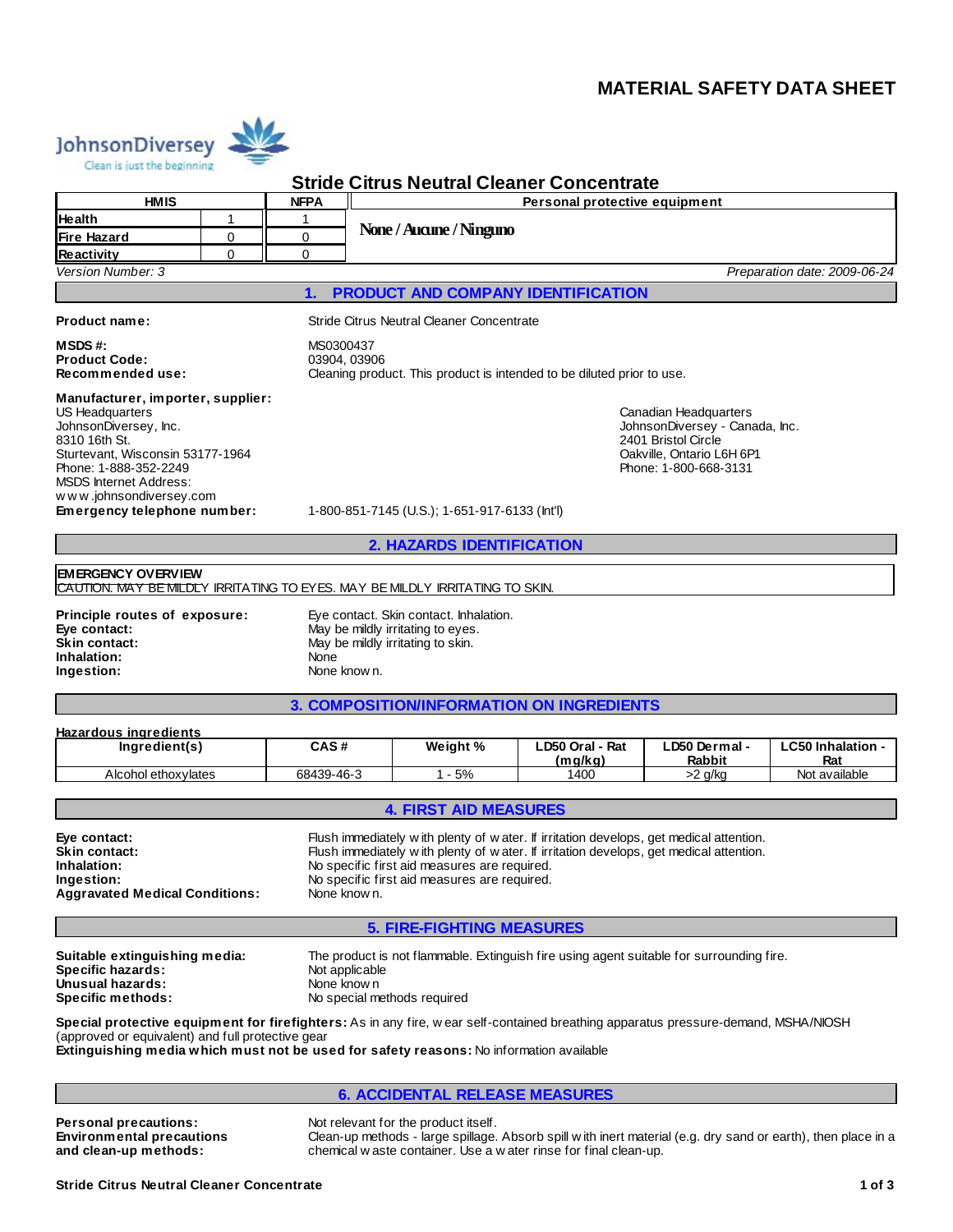## **7. HANDLING AND STORAGE**

**Handling:**

Avoid contact w ith skin and eyes. FOR COMMERCIAL AND INDUSTRIAL USEONLY. **Storage:**

Protect from freezing. Keep tightly closed in a dry, cool and w ell-ventilated place. KEEPOUT OF REACH OF CHILDREN.

# **8. EXPOSURE CONTROLS / PERSONAL PROTECTION**

#### **Engineering measures to reduce exposure:**

No special ventilation requirements. General room ventilation is adequate.

### **Personal Protective Equipment**

| Eve protection:           | No special requirements under normal use conditions.                   |
|---------------------------|------------------------------------------------------------------------|
| Hand protection:          | No special requirements under normal use conditions                    |
| Skin and body protection: | No special requirements under normal use conditions.                   |
| Respiratory protection:   | No special requirements under normal use conditions.                   |
| Hygiene measures:         | Handle in accordance with good industrial hygiene and safety practice. |

## **9. PHYSICAL AND CHEMICAL PROPERTIES**

| <b>Physical State:</b> | Liquid                             | <b>Bulk density:</b>                                              | No information available |  |
|------------------------|------------------------------------|-------------------------------------------------------------------|--------------------------|--|
| pH:                    | 7.0                                | Dilution pH:                                                      | $6.9 \ @ \ 1:32$         |  |
| Appearance:            | Aqueous solution                   | Vapor density:                                                    | No information available |  |
| Color:                 | Clear Orange                       | <b>Evaporation Rate</b>                                           | No information available |  |
| Odor:                  | Citrus                             | Boiling point/range:                                              | Not determined           |  |
| Specific gravity:      | 1.005                              | Melting point/range:                                              | Not determined           |  |
| <b>Density:</b>        | 8.38 lbs/gal 1.005 Kg/L            | Decomposition temperature:                                        | Not determined           |  |
| VOC:                   | $0\%$ *                            | Autoignition temperature:                                         | No information available |  |
| Flash point:           | $>200^{\circ}$ F $>93.4^{\circ}$ C | Partition coefficient (n-octanol/water): No information available |                          |  |
| Solubility:            | <b>Completely Soluble</b>          | Solubility in other solvents:                                     | No information available |  |
| Viscosity:             | No information available           | <b>Elemental Phosphorus: 0.00% by wt.</b>                         |                          |  |

**Explosion limits: - lower:** Not determined**- upper:** Not determined

\* - Title 17, California Code of Regulations, Division 3, Chapter 1, Subchapter 8.5, Article 2, Consumer Products, Sections 94508

# **10. STABILITY AND REACTIVITY Stability:**<br> **Polymerization:**<br> **Polymerization:**<br> **Polymerization:** Hazardous polymerization does not occur<br>None reasonably foreseeable. **Hazardous decomposition products: 11. TOXICOLOGICAL INFORMATION Acute toxicity:** Oral LD50 estimated to be greater than 5000 mg/kg. Dermal LD50 estimated to be > 2000 mg/kg. Component Information: See Section 3 **Component Information: Chronic toxicity:** None know n **Specific effects Carcinogenic effects:** None know n<br> **Mutagenic effects:** None know n **Mutagenic effects:** None know n<br> **Reproductive toxicity:** None know n **Reproductive toxicity: Target organ effects:** None know n **12. ECOLOGICAL INFORMATION Environmental Information:** No data available

**13. DISPOSAL CONSIDERATIONS**

## **Waste from residues / unused products:**

Dispose of according to all federal, state and local applicable regulations

## **14. TRANSPORT INFORMATION**

**DOT/TDG:** Please refer to the Bill of Lading/receiving documents for up to date shipping information